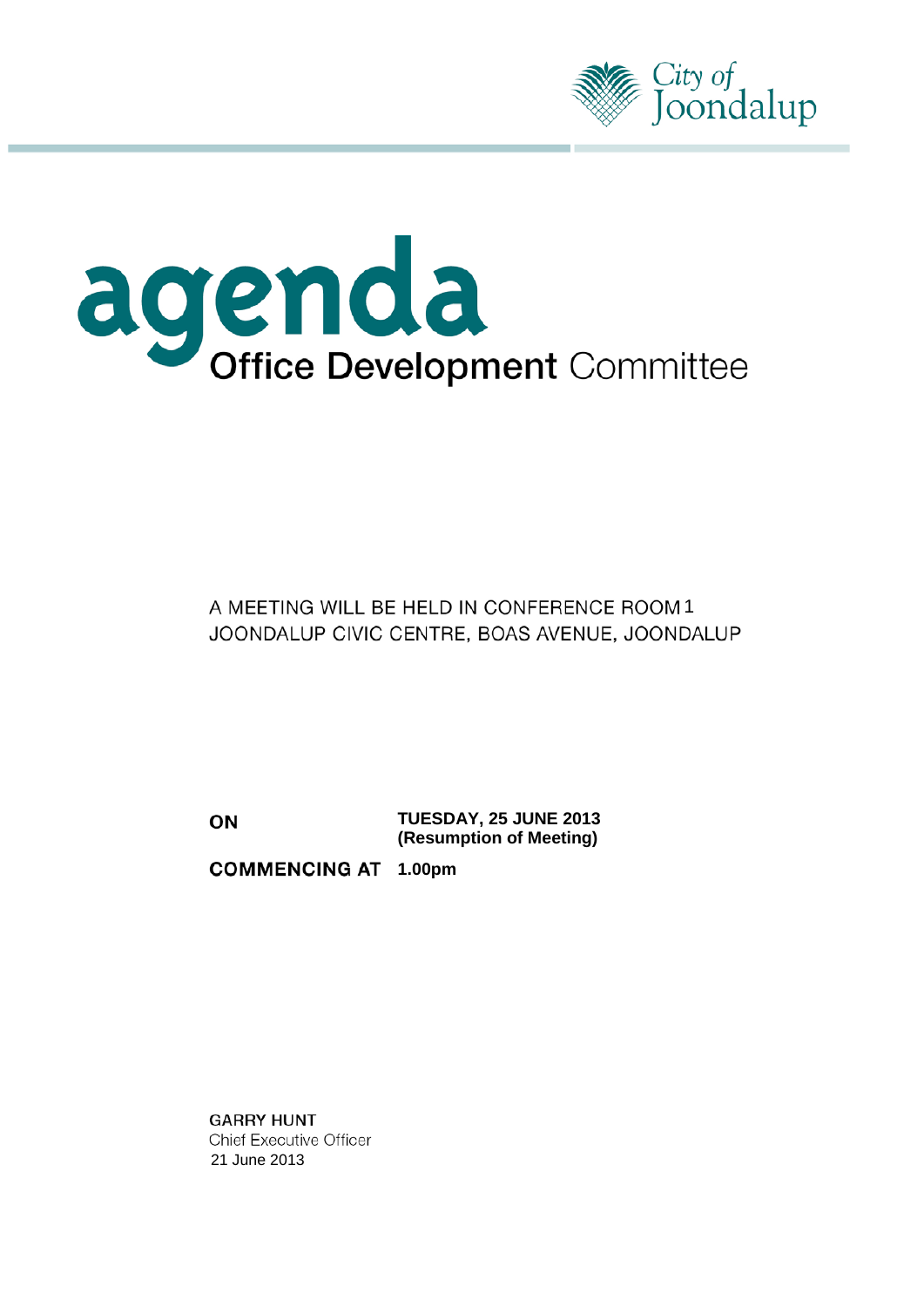### **PROCEDURES FOR PUBLIC QUESTION TIME**

The following procedures for the conduct of Public Question Time were adopted at the Council meeting held on 17 March 2009:

#### **Questions asked verbally**

- 1 Members of the public are invited to ask questions at Committee Meetings.
- 2 Questions asked at a Committee meeting should relate to items on the Committee agenda.
- 3 A register will be provided for those persons wanting to ask questions to enter their name. Persons will be requested to come forward in the order in which they are registered, and to give their name and address.
- 4 Public question time will be limited to two minutes per member of the public, with a limit of two questions per member of the public.
- 5 Statements are not to precede the asking of a question during public question time. Statements should be made during public statement time.
- 6 Members of the public are encouraged to keep their questions brief to enable everyone who desires to ask a question to have the opportunity to do so.
- 7 Public question time will be limited to the legislative minimum of fifteen minutes and may be extended in intervals of up to ten minutes by resolution of the Committee, but the total time allocated for public questions to be asked and responses to be given is not to exceed thirty 35 minutes in total. Public question time is declared closed following the expiration of the allocated time period, or earlier than such time where there are no further questions.
- 8 Questions are to be directed to the Presiding Member and should be asked politely in good faith and are not to be framed in such a way as to reflect adversely or be defamatory on a particular Committee Member or City employee. The Presiding Member shall decide to:
	- $\triangleright$  Accept or reject any question and his/her decision is final;
	- $\triangleright$  Nominate a member of the Committee and/or City employee to respond to the question;
	- $\triangleright$  Take a question on notice. In this case a written response will be provided as soon as possible, and included in the agenda of the next Committee meeting.
- 9 Where a Committee Member is of the opinion that a member of the public is:
	- $\triangleright$  asking a question at a Committee meeting that is not relevant to the purpose for which the meeting has been called;
	- $\triangleright$  making a statement during public question time;

they may bring it to the attention of the Presiding Member.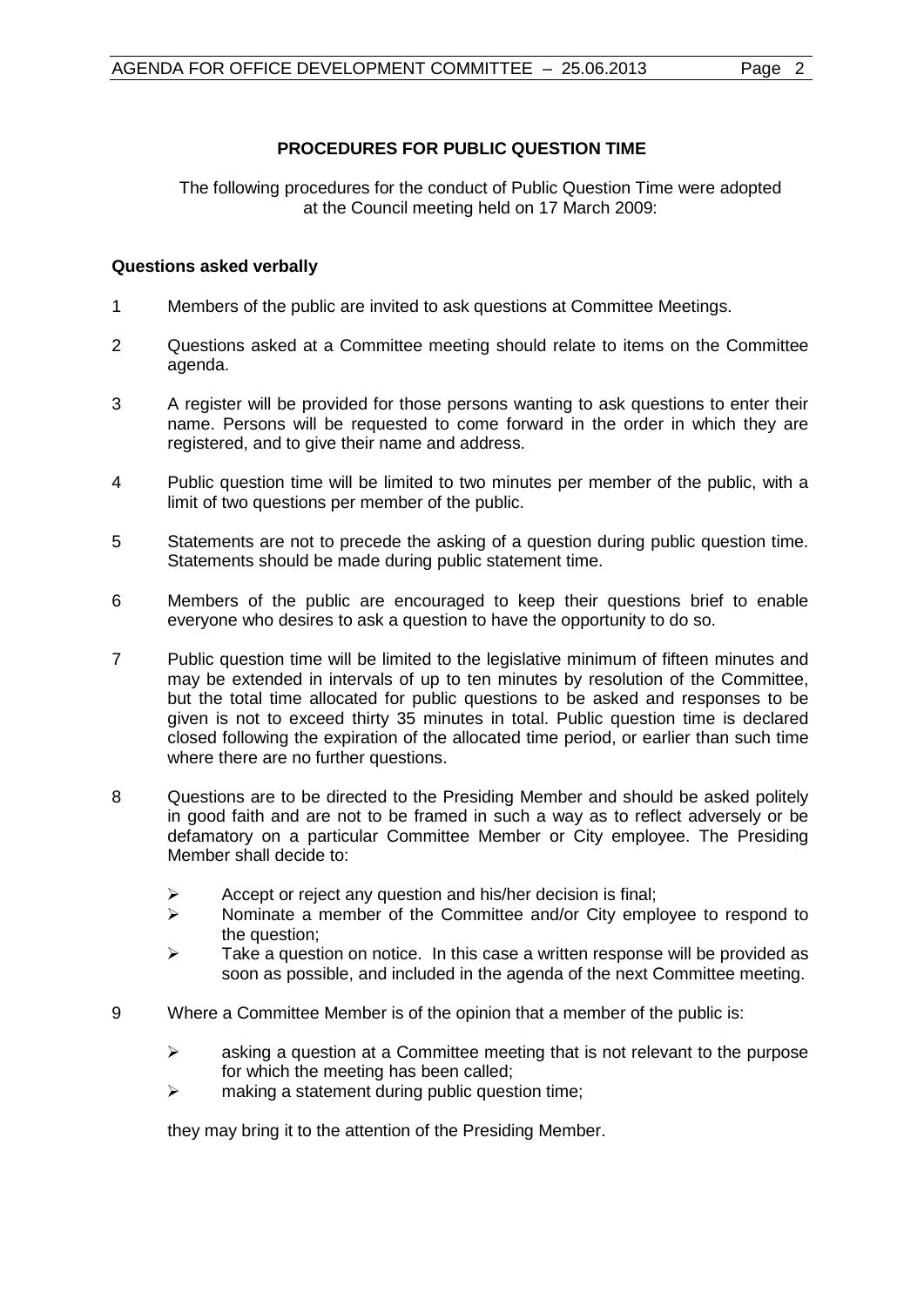- 10 Questions and any response will be summarised and included in the minutes of the Committee meeting.
- 11 It is not intended that question time should be used as a means to obtain information that would not be made available if it was sought from the City's records under Section 5.94 of the *Local Government Act 1995* or the *Freedom of Information (FOI) Act 1992*. Where the response to a question(s) would require a substantial commitment of the City's resources, the Chief Executive Officer (CEO) will determine that it is an unreasonable impost upon the City and refuse to provide it. The CEO will advise the member of the public that the information may be sought in accordance with the *FOI Act 1992.*

#### **Questions in Writing – (Residents and/or ratepayers of the City of Joondalup only).**

- 1 Only City of Joondalup residents and/or ratepayers may submit questions to the City in writing.
- 2 Questions asked at a Committee meeting should relate to items on the Committee agenda.
- 3 The City will accept a maximum of five written questions per City of Joondalup resident/ratepayer. To ensure equality and consistency, each part of a multi-part question will be treated as a question in its own right.
- 4 Questions lodged by 9.00am on the day immediately prior to the scheduled Committee meeting will be responded to, where possible, at the Committee meeting. These questions, and their responses, will be distributed to Elected Members and made available to the public in written form at the meeting.
- 5 The Presiding Member shall decide to accept or reject any written question and his/her decision is final. Where there is any concern about a question being offensive, defamatory or the like, the Presiding Member will make a determination in relation to the question. Questions determined as offensive, defamatory or the like will not be published. Where the Presiding Member rules questions to be out of order, an announcement to this effect will be made at the meeting, including the reason(s) for the decision.
- 6 The Presiding Member may rule questions out of order where they are substantially the same as questions previously submitted and responded to.
- 7 Written questions unable to be responded to at the Committee meeting will be taken on notice. In this case, a written response will be provided as soon as possible and included on the agenda of the next Committee meeting.
- 8 A person who submits written questions may also ask questions at a Committee meeting and questions asked verbally may be different to those submitted in writing.
- 9 Questions and any response will be summarised and included in the minutes of the Committee meeting.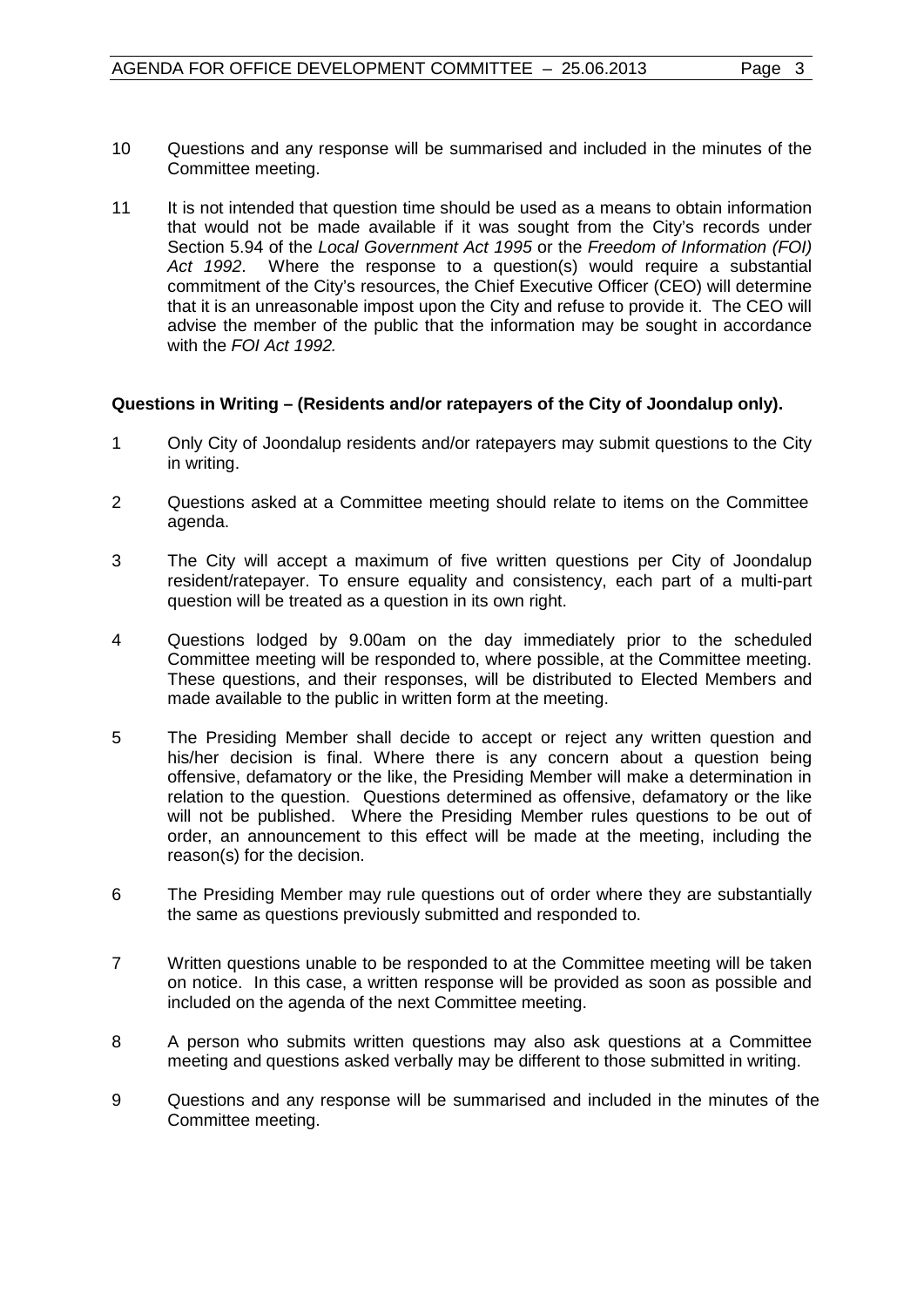10 It is not intended that question time should be used as a means to obtain information that would not be made available if it was sought from the City's records under Section 5.94 of the *Local Government Act 1995* or the *Freedom of Information (FOI) Act 1992.* Where the response to a question(s) would require a substantial commitment of the City's resources, the Chief Executive Officer (CEO) will determine that it is an unreasonable impost upon the City and refuse to provide it. The CEO will advise the member of the public that the information may be sought in accordance with the *FOI Act 1992.*

#### **DISCLAIMER**

Responses to questions not submitted in writing are provided in good faith and as such, should not be relied upon as being either complete or comprehensive.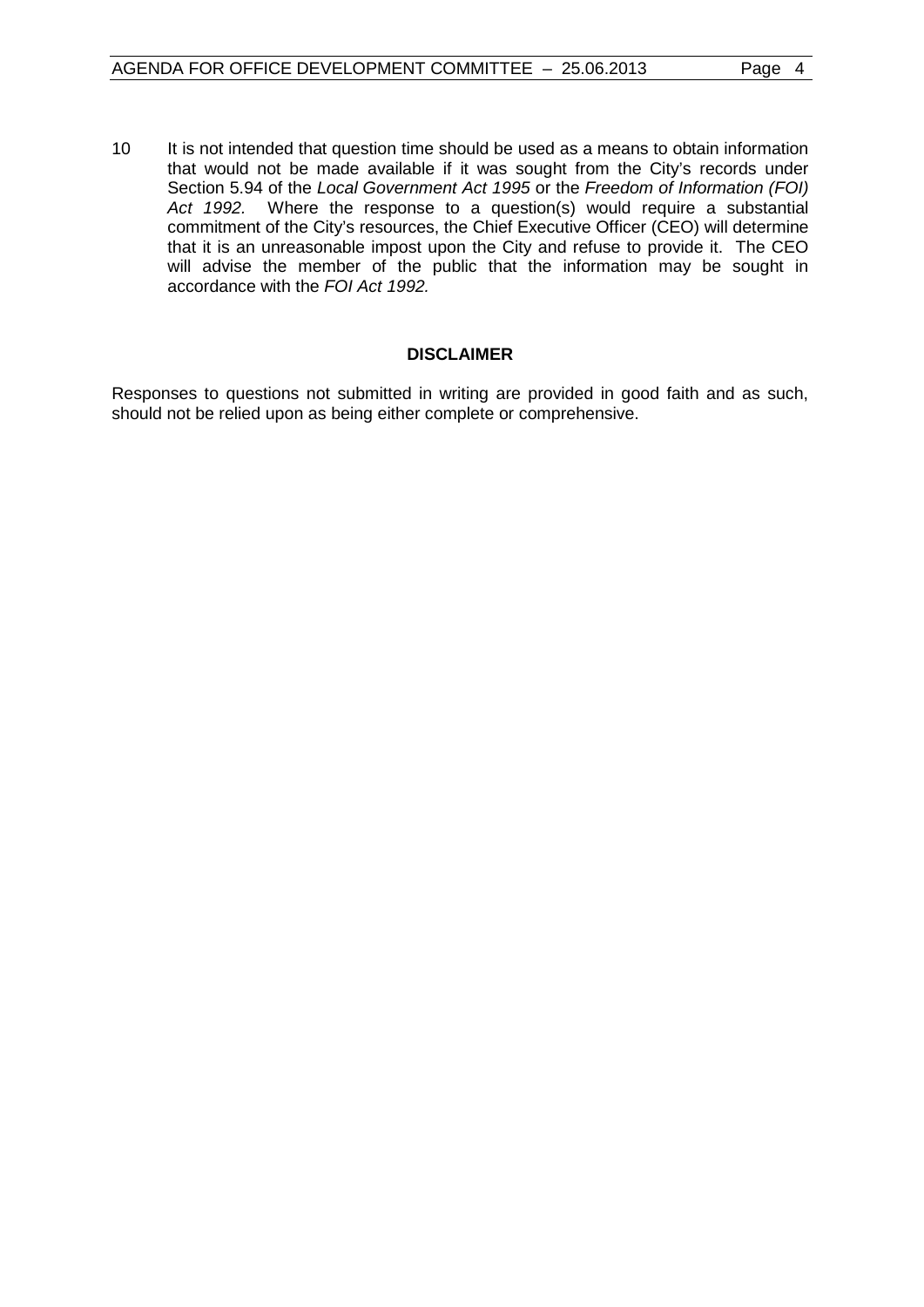#### **PROCEDURES FOR PUBLIC STATEMENT TIME**

The following procedures for the conduct of Public Statement Time were adopted at the Council meeting held on 18 December 2007:

- 1 Members of the public are invited to make statements, either verbally or in writing, at Committee meetings.
- 2 Statements made at a Committee meeting should relate to items on the Committee agenda.
- 3 A register will be provided for those persons wanting to make a statement to enter their name. Persons will be requested to come forward in the order in which they are registered, and to give their name and address.
- 4 Public statement time will be limited to two minutes per member of the public.
- 5 Members of the public are encouraged to keep their statements brief to enable everyone who desires to make a statement to have the opportunity to do so.
- 6 Public statement time will be limited to a maximum of 15 minutes. Public statement time is declared closed following the 15 minute allocated time period, or earlier than such time where there are no further statements.
- 7 Statements are to be directed to the Presiding Member and are to be made politely in good faith and are not to be framed in such a way as to reflect adversely or be defamatory on a particular Elected Member or City employee.
- 8 Where a Committee Member is of the opinion that a member of the public is making a statement at a Committee meeting that is not relevant to the purpose for which the meeting has been called, they may bring it to the attention of the Presiding Member who will make a ruling.
- 9 A member of the public attending a Committee meeting may present a written statement rather than making the statement verbally if he or she so wishes.
- 10 Statements will be summarised and included in the minutes of the Committee meeting.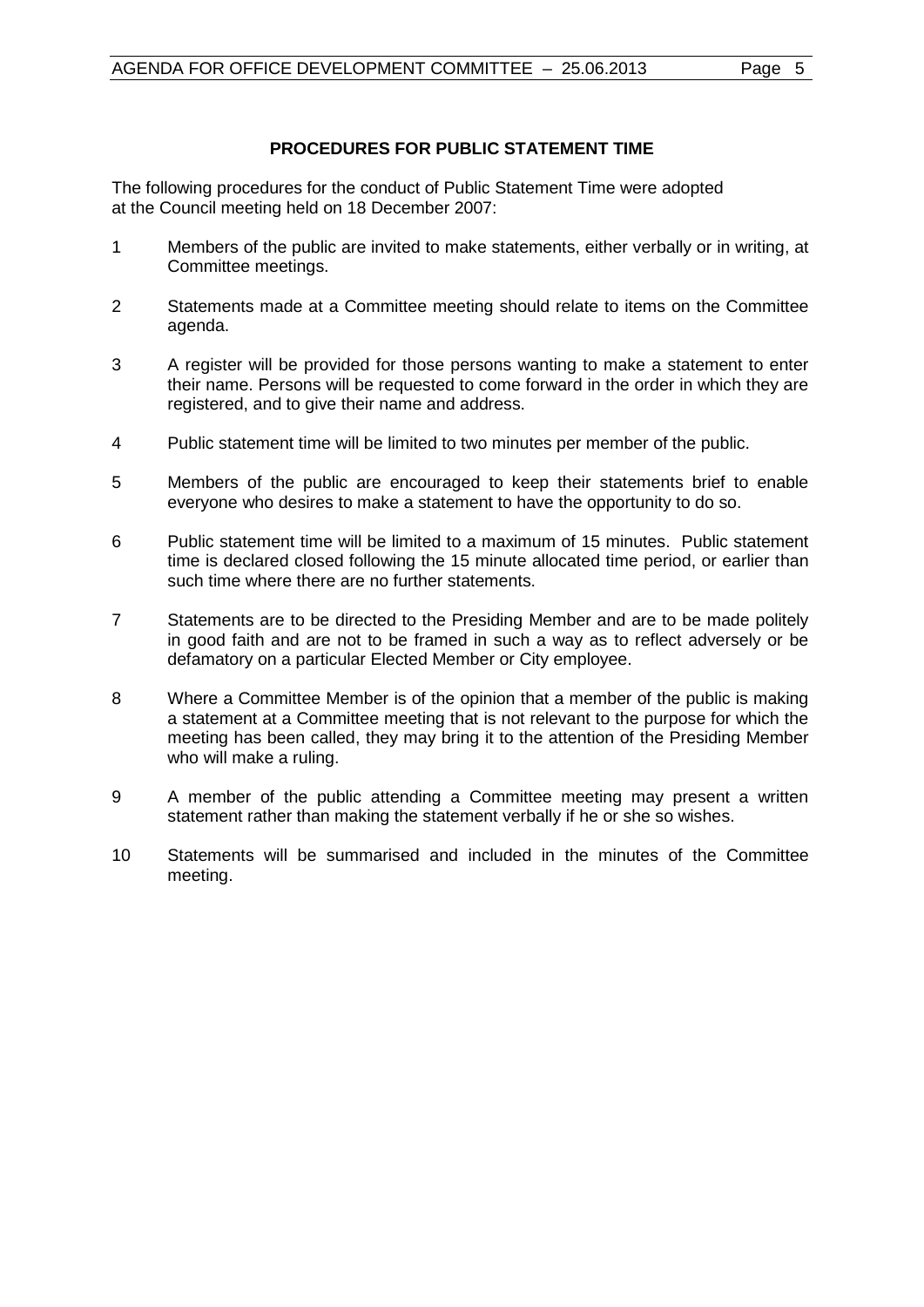# **TABLE OF CONTENTS**

| <b>Item No</b> | <b>Title</b>                                                                                                                                                                | Page No |
|----------------|-----------------------------------------------------------------------------------------------------------------------------------------------------------------------------|---------|
|                | Declaration of Opening                                                                                                                                                      | 8       |
|                | <b>Public Question Time</b>                                                                                                                                                 | 8       |
|                | <b>Public Statement Time</b>                                                                                                                                                | 8       |
|                | Apologies/Leave of absence                                                                                                                                                  | 8       |
|                | <b>Confirmation of Minutes</b>                                                                                                                                              | 8       |
|                | Announcements by the Presiding Member without discussion                                                                                                                    | 9       |
|                | Declarations of Interest                                                                                                                                                    | 9       |
|                | Identification of matters for which the meeting may sit behind<br>closed doors                                                                                              | 10      |
|                | Petitions and deputations                                                                                                                                                   | 10      |
|                | Reports                                                                                                                                                                     | 11      |
| 1              | Confidential - Joondalup City Centre Commercial<br>Office<br>- Expression of<br>Development<br>Interest: Commercial/Office<br>Development on City Owned Property - [103036] | 11      |
| $\overline{2}$ | Confidential<br>- Expression<br>of<br>Interest:<br>Commercial/Office<br>Development on City Owned Property - Respondent Clarifications<br>$-$ [103036]                      | 13      |
|                | Motions of which previous notice has been given                                                                                                                             | 14      |
|                | Requests for Reports for future consideration                                                                                                                               | 14      |
|                | Closure                                                                                                                                                                     | 14      |
|                |                                                                                                                                                                             |         |

#### **Note:**

Clause 77 of the City's *Standing Orders Local Law 2005* states:

*"Unless otherwise provided in this local law, the provisions of this local law shall apply to meetings of committees with the exception of:*

- *(a) Clause 29 (Members seating) and*
- *(b) Clause 54 (Limitation on members speaking)"*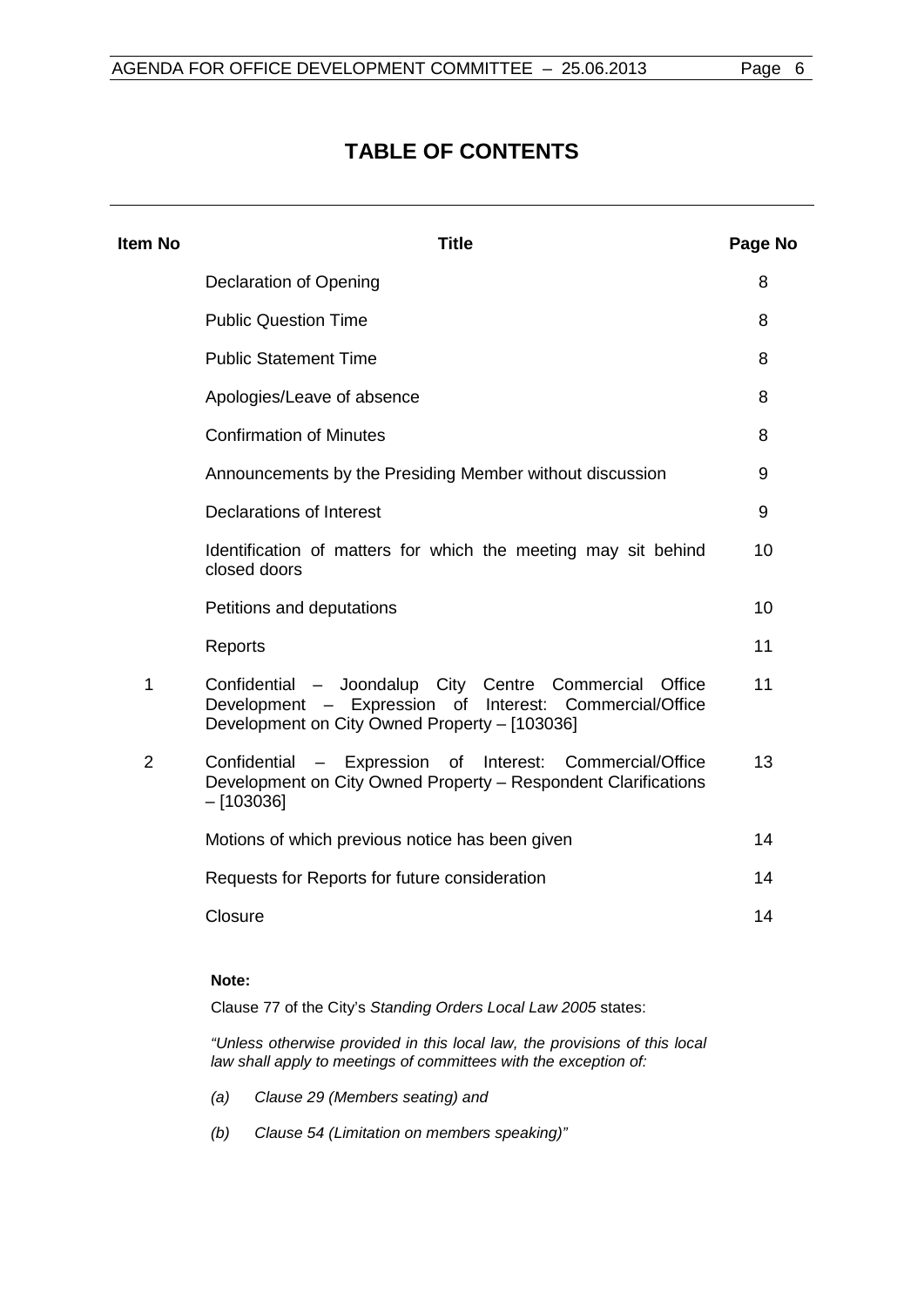# **CITY OF JOONDALUP**

Notice is hereby given that the adjourned meeting of the **Office Development Committee**  held on **Monday 6 May 2013** will **RESUME** in Conference Room 1, Joondalup Civic Centre, Boas Avenue, Joondalup on **Tuesday 25 June 2013** commencing at **1.00pm.**

GARRY HUNT Chief Executive Officer and the control of the chief Executive Officer and the control of the chief of the chi<br>Capture 2013 and the control of the control of the control of the control of the chief of the control of the c<br>

Western Australia

**AGENDA**

*Committee Members (6) Deputies*

**Deputies** 

Members

Mayor Troy Pickard *Presiding Member* Cr Liam Gobbert Cr Kerry Hollywood *Deputy Presiding Member* Cr Tom McLean, JP Chief Executive Officer Director Planning and Community Development

- Cr Geoff Amphlett, JP Cr John Chester Cr Mike Norman

#### *Quorum for meetings (3):*

*The quorum for a meeting is to be at least 50% of the number of offices (whether vacant or not) of members of the committee.*

#### *Simple Majority:*

*A simple majority vote is to be more than 50% of those members present at the meeting.*

#### *Absolute Majority (4):*

*An absolute majority vote is to be more than 50% of the number of offices (whether vacant or not) of the committee.*

#### *Casting vote:*

*In the event that the vote on a motion is tied, the presiding person must cast a second vote.*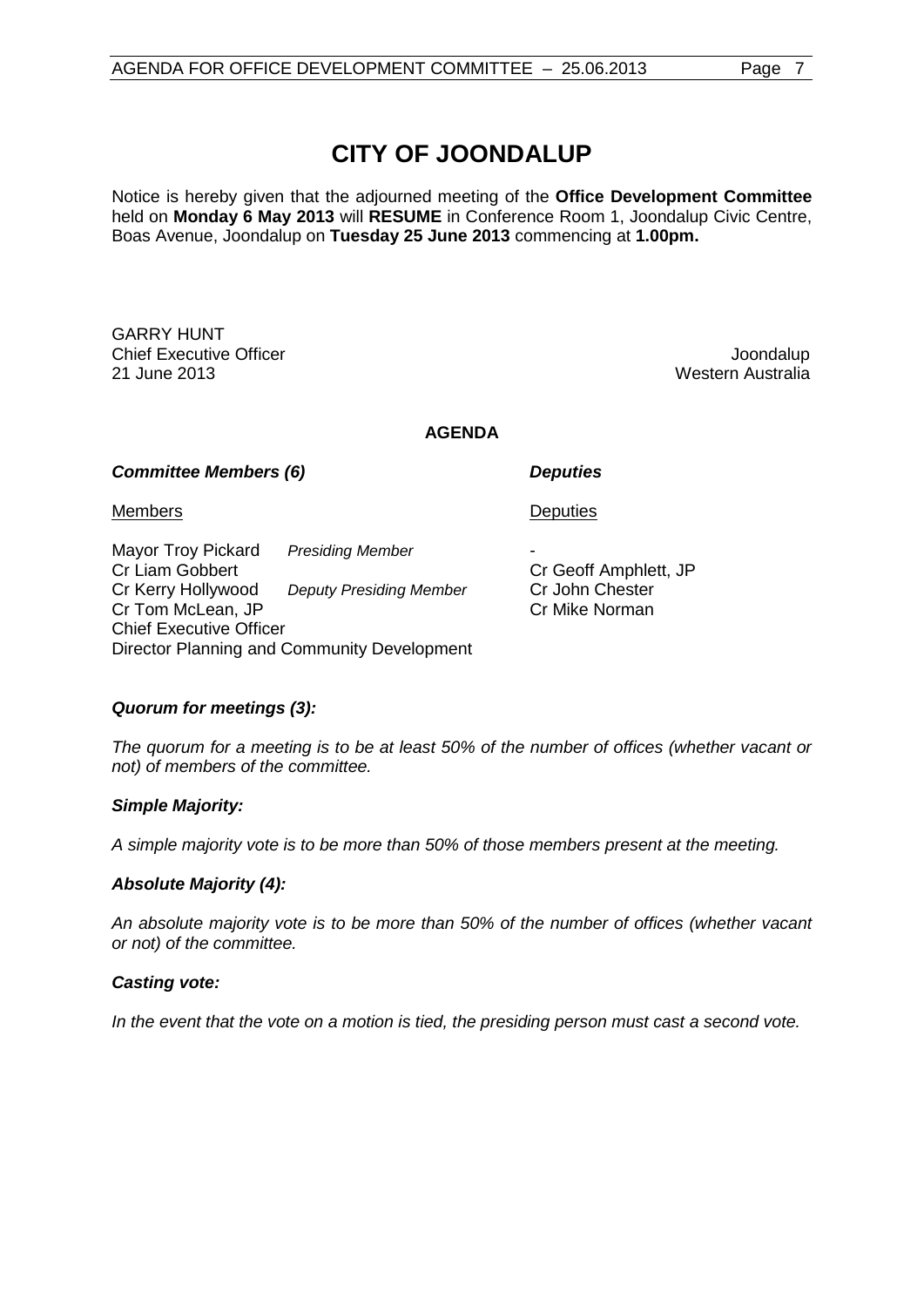#### *Terms of Reference*

*To provide advice and make recommendations to Council on:*

- *the preferred location for the development of the Joondalup City Centre Commercial Office Development*
- *the architectural design elements to be incorporated into the Joondalup City Centre Commercial Office Development*
- *the core components to be included in the Joondalup City Centre Office Development*
- *the development models and financial structures to progress the Joondalup City Centre Commercial Office Development, including expressions of interest*
- *the options for the ongoing management and utilisation of the Joondalup City Centre Commercial Office Development.*

#### *Delegated Authority*

*The Office Development Committee is delegated authority to make appropriate decisions on behalf of Council that are aligned with the Committee's Terms of Reference and in accordance with the constraints of the Local Government Act 1995.*

#### <span id="page-7-1"></span><span id="page-7-0"></span>**DECLARATION OF OPENING**

#### **PUBLIC QUESTION TIME**

<span id="page-7-2"></span>This Item was dealt with at the Office Development Committee meeting held on 6 May 2013, with no members of the public being present.

#### **PUBLIC STATEMENT TIME**

<span id="page-7-3"></span>This Item was dealt with at the Office Development Committee meeting held on 6 May 2013, with no members of the public being present.

#### <span id="page-7-4"></span>**APOLOGIES/LEAVE OF ABSENCE**

#### **CONFIRMATION OF MINUTES**

This Item was dealt with at the Office Development Committee meeting held on 6 May 2013.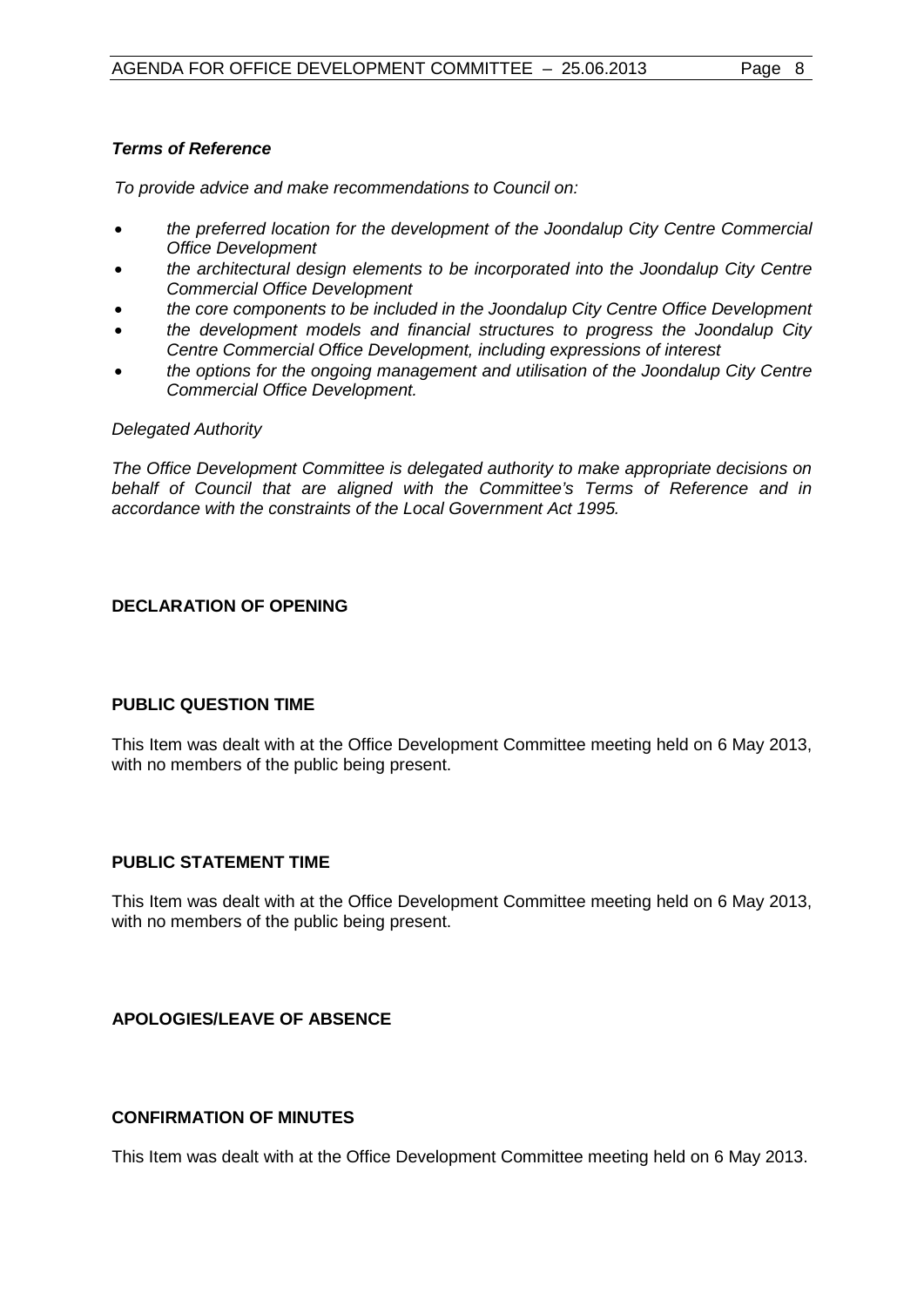#### <span id="page-8-0"></span>**ANNOUNCEMENTS BY THE PRESIDING MEMBER WITHOUT DISCUSSION**

<span id="page-8-1"></span>This Item was dealt with at the Office Development Committee meeting held on 6 May 2013.

#### **DECLARATIONS OF INTEREST**

#### **Disclosure of Financial Interest/Proximity Interest**

Nil.

#### **Disclosures of interest affecting impartiality**

Elected Members (in accordance with Regulation 11 of the *Local Government [Rules of Conduct] Regulations 2007)* and employees (in accordance with the Code of Conduct) are required to declare any interest that may affect their impartiality in considering a matter. This declaration does not restrict any right to participate in or be present during the decisionmaking process. The Elected Member/employee is also encouraged to disclose the nature of the interest.

| <b>Name/Position</b>      | Cr Tom McLean, JP.                                              |  |  |
|---------------------------|-----------------------------------------------------------------|--|--|
| Item No./Subject          | Item 1 - Confidential - Joondalup City Centre Commercial Office |  |  |
|                           | Development - Expression of Interest: Commercial/Office         |  |  |
|                           | Development on City Owned Property.                             |  |  |
| <b>Nature of interest</b> | Interest that may affect impartiality.                          |  |  |
| <b>Extent of Interest</b> | The Construction Manager of Probuild (Devwest) is a personal    |  |  |
|                           | friend.                                                         |  |  |

| <b>Name/Position</b>      | Mr Garry Hunt, Chief Executive Officer.                               |  |  |
|---------------------------|-----------------------------------------------------------------------|--|--|
| <b>Item No./Subject</b>   | Item 1 - Confidential - Joondalup City Centre Commercial Office       |  |  |
|                           | Development - Expression of Interest: Commercial/Office               |  |  |
|                           | Development on City Owned Property.                                   |  |  |
| <b>Nature of interest</b> | Interest that may affect impartiality.                                |  |  |
| <b>Extent of Interest</b> | Some of the companies that have submitted in the Expression of        |  |  |
|                           | Interest (EOI) are known to the Chief Executive Officer from previous |  |  |
|                           | City business - DORIC (Builders), Hassel (Architects), Clayton Utz    |  |  |
|                           | (Lawyers), TPG (Planners), Wood and Grieve (Engineers), Squire        |  |  |
|                           | Sanders (Lawyers) and Jones Coulter Young (Architects).               |  |  |

| <b>Name/Position</b>      | Ms Dale Page, Director Planning and Community Development.           |  |  |
|---------------------------|----------------------------------------------------------------------|--|--|
| <b>Item No./Subject</b>   | Item 1 - Confidential - Joondalup City Centre Commercial Office      |  |  |
|                           | Development - Expression of Interest: Commercial/Office              |  |  |
|                           | Development on City Owned Property.                                  |  |  |
| <b>Nature of interest</b> | Interest that may affect impartiality.                               |  |  |
| <b>Extent of Interest</b> | Ms Page's brother works for Probuild – part of the Devwest proposal. |  |  |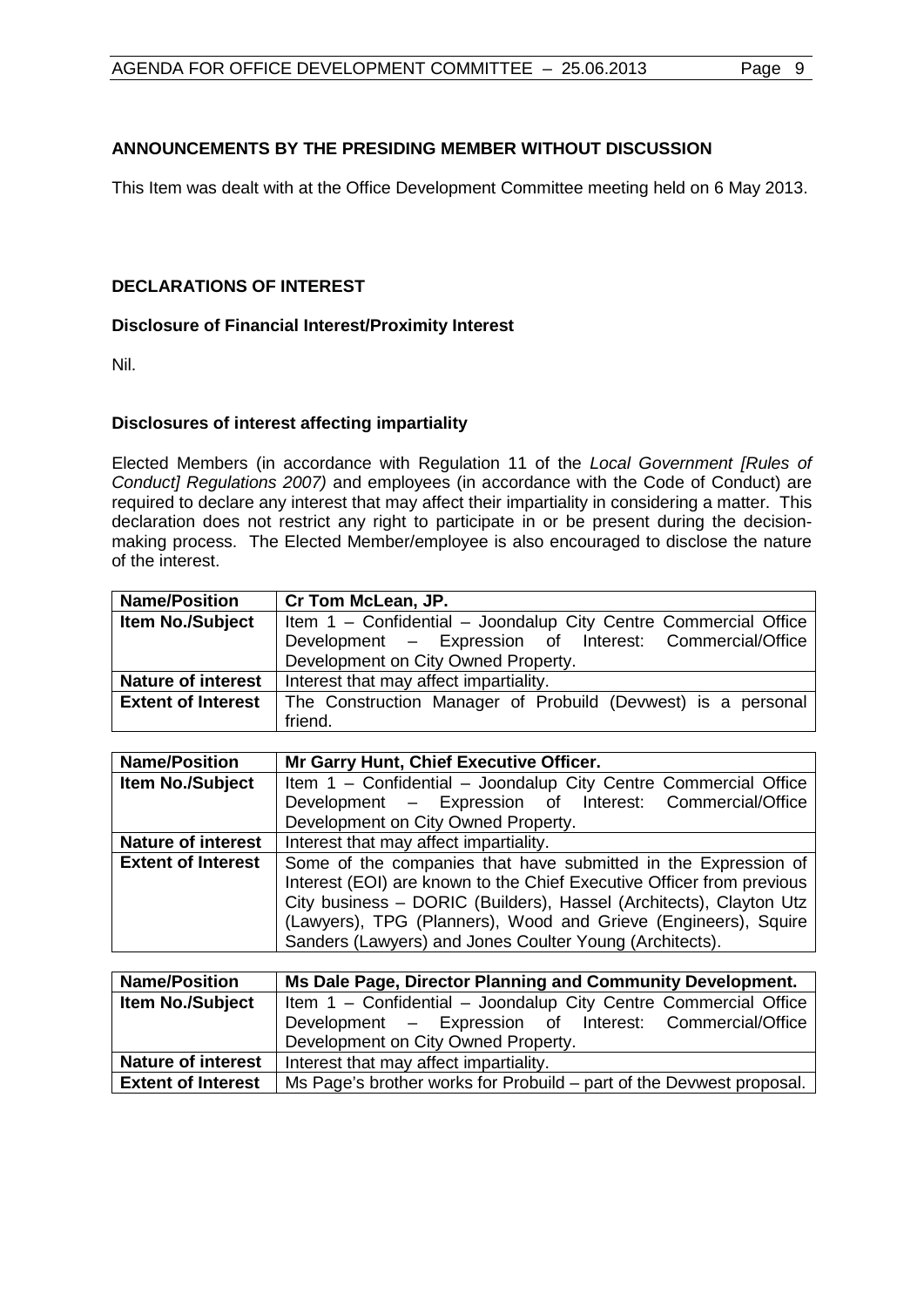#### <span id="page-9-0"></span>**IDENTIFICATION OF MATTERS FOR WHICH THE MEETING MAY SIT BEHIND CLOSED DOORS**

<span id="page-9-1"></span>Item 2 Confidential – Expression of Interest: Commercial/Office Development on City Owned Property – Respondent Clarifications.

#### **PETITIONS AND DEPUTATIONS**

This Item was dealt with at the Office Development Committee meeting held on 6 May 2013.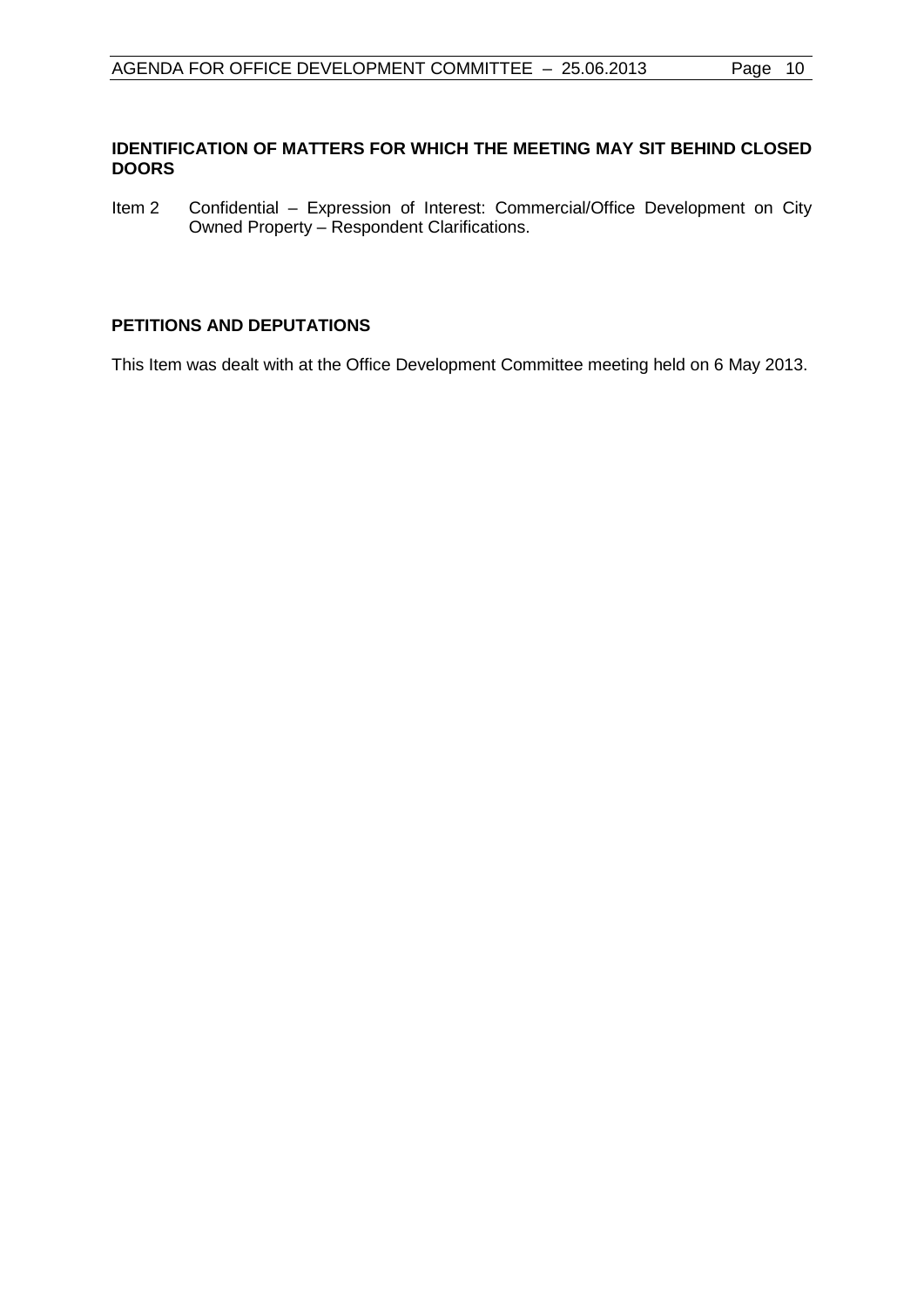# <span id="page-10-0"></span>**REPORTS**

## <span id="page-10-1"></span>**Disclosures of interest affecting impartiality**

| <b>Name/Position</b>      | Cr Tom McLean, JP.                                              |  |  |
|---------------------------|-----------------------------------------------------------------|--|--|
| <b>Item No./Subject</b>   | Item 1 - Confidential - Joondalup City Centre Commercial Office |  |  |
|                           | Development - Expression of Interest: Commercial/Office         |  |  |
|                           | Development on City Owned Property.                             |  |  |
| <b>Nature of interest</b> | Interest that may affect impartiality.                          |  |  |
| <b>Extent of Interest</b> | The Construction Manager of Probuild (Devwest) is a personal    |  |  |
|                           | friend.                                                         |  |  |

| <b>Name/Position</b>      | Mr Garry Hunt, Chief Executive Officer.                               |  |  |
|---------------------------|-----------------------------------------------------------------------|--|--|
| Item No./Subject          | Item 1 - Confidential - Joondalup City Centre Commercial Office       |  |  |
|                           | Development - Expression of Interest: Commercial/Office               |  |  |
|                           | Development on City Owned Property.                                   |  |  |
| <b>Nature of interest</b> | Interest that may affect impartiality.                                |  |  |
| <b>Extent of Interest</b> | Some of the companies that have submitted in the Expression of        |  |  |
|                           | Interest (EOI) are known to the Chief Executive Officer from previous |  |  |
|                           | City business - DORIC (Builders), Hassel (Architects), Clayton Utz    |  |  |
|                           | (Lawyers), TPG (Planners), Wood and Grieve (Engineers), Squire        |  |  |
|                           | Sanders (Lawyers) and Jones Coulter Young (Architects).               |  |  |

| <b>Name/Position</b>      | Ms Dale Page, Director Planning and Community Development.           |  |  |
|---------------------------|----------------------------------------------------------------------|--|--|
| <b>Item No./Subject</b>   | Item 1 - Confidential - Joondalup City Centre Commercial Office      |  |  |
|                           | Development - Expression of Interest: Commercial/Office              |  |  |
|                           | Development on City Owned Property.                                  |  |  |
| <b>Nature of interest</b> | Interest that may affect impartiality.                               |  |  |
| <b>Extent of Interest</b> | Ms Page's brother works for Probuild – part of the Devwest proposal. |  |  |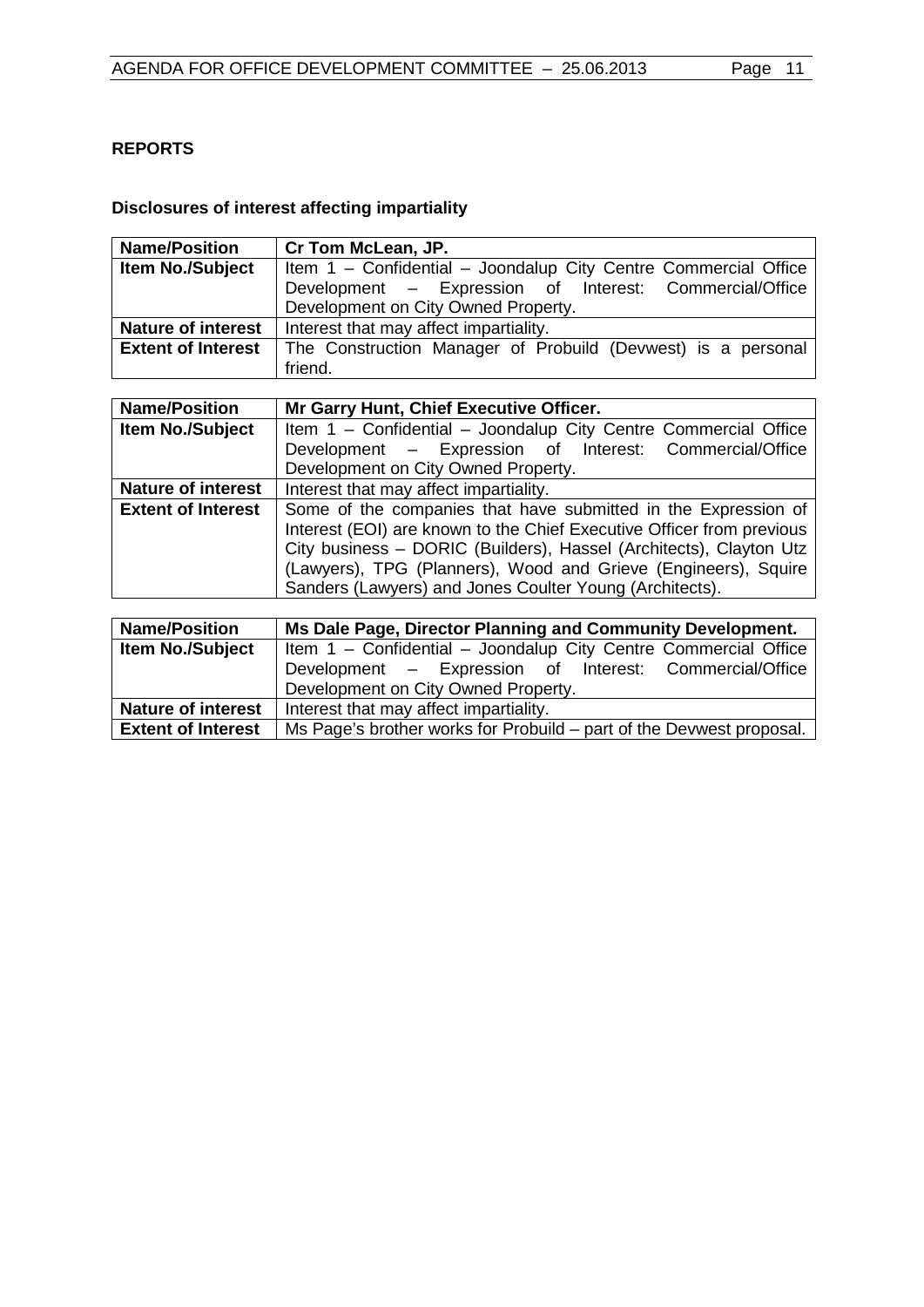# **ITEM 1 CONFIDENTIAL - JOONDALUP CITY CENTRE COMMERCIAL OFFICE DEVELOPMENT - EXPRESSION OF INTEREST: COMMERCIAL/OFFICE DEVELOPMENT ON CITY OWNED PROPERTY**

| <b>WARD</b>                           | <b>North</b>                                                                                                                                                                                     |                                                                                                                   |
|---------------------------------------|--------------------------------------------------------------------------------------------------------------------------------------------------------------------------------------------------|-------------------------------------------------------------------------------------------------------------------|
| <b>RESPONSIBLE</b><br><b>DIRECTOR</b> | Mr Mike Tidy<br><b>Corporate Services</b>                                                                                                                                                        |                                                                                                                   |
| <b>FILE NUMBER</b>                    | 103036, 101515                                                                                                                                                                                   |                                                                                                                   |
| <b>ATTACHMENTS</b>                    | Attachment 1                                                                                                                                                                                     | Expression<br>οf<br>Interest:<br>Commercial/Office Development on City<br>owned Property                          |
|                                       | Attachment 2                                                                                                                                                                                     | <b>Evaluation Plan</b>                                                                                            |
|                                       | <b>Attachment 3</b>                                                                                                                                                                              | Summary of the outcome of the                                                                                     |
|                                       |                                                                                                                                                                                                  | evaluation process                                                                                                |
|                                       | Attachment 4                                                                                                                                                                                     | Technical advice - Willoughby Property<br>Group                                                                   |
|                                       | Attachment 5                                                                                                                                                                                     | Summary of technical advice - Jackson<br>McDonald                                                                 |
|                                       | Attachment 6                                                                                                                                                                                     | <b>Profiles</b><br>of<br>technical<br>advisors:<br>Willoughby Property<br>Group<br>and<br><b>Jackson McDonald</b> |
|                                       | (Please Note: These attachments are confidential and will<br>appear in the official Minute Book only)                                                                                            |                                                                                                                   |
| <b>AUTHORITY / DISCRETION</b>         | Executive - The substantial direction setting and oversight<br>role of Council, such as adopting plans and reports,<br>accepting tenders, directing operations, setting and<br>amending budgets. |                                                                                                                   |

This report is confidential in accordance with sections  $5.23(2)(c)$  and  $5.23(2)(e)(ii)$  of the *Local Government Act 1995*, which also permits the meeting to be closed to the public for business relating to the following:

- *A contract entered into, or which may be entered into, by the local government and which relates to a matter to be discussed at the meeting;*
- *A matter that if disclosed would reveal information that has a commercial value to a person.*

A full report is provided to Elected Members under separate cover. The report is not for publication.

This Item was dealt with at the Office Development Committee meeting held on 6 May 2013.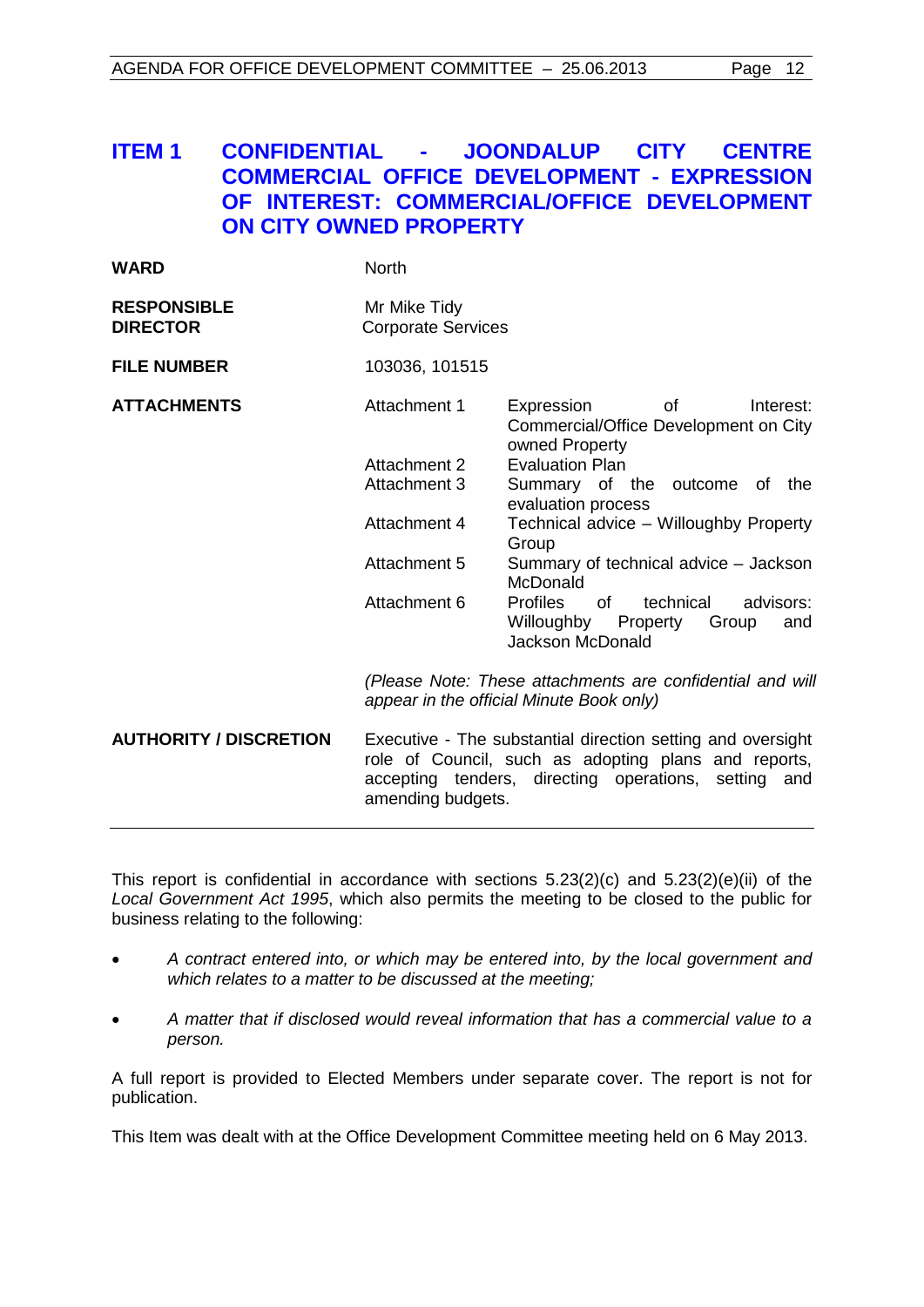# <span id="page-12-0"></span>**ITEM 2 CONFIDENTIAL – EXPRESSION OF INTEREST: COMMERCIAL/OFFICE DEVELOPMENT ON CITY OWNED PROPERTY – RESPONDENT CLARIFICATIONS**

| <b>RESPONSIBLE</b><br>Mr Mike Tidy<br><b>DIRECTOR</b><br><b>Director Corporate Services</b><br><b>FILE NUMBER</b><br>103036, 101515<br><b>ATTACHMENTS</b><br>Attachment 1<br>Additional information requested from<br>respondents<br>Attachment 2<br>Information provided by Seven Capital<br>(Perth) Pty Ltd<br>Attachment 3<br>Information provided by Devwest Group<br>Pty Ltd<br>Attachment 4<br>Information<br>provided by Georgiou<br>Group Pty Ltd / Investec<br><b>Bank</b><br>(Australia) Ltd<br>Attachment 5<br>Comments<br>provided<br>Jason<br>by<br>Willoughby - Development Advisor<br>Attachment 6<br>Comments<br>provided<br>by<br>Jackson<br>McDonald - Legal Advisor<br>Attachment 7<br>Legal advice from Jackson McDonald<br>regarding the Build Own Transfer model<br>Attachment 8<br>Assessment of the financial information<br>provided by Devwest Group Pty Ltd<br>(Please Note: These attachments are confidential and will<br>appear in the official Minute Book only)<br><b>AUTHORITY / DISCRETION</b><br>Executive - The substantial direction setting and oversight<br>role of Council, such as adopting plans and reports,<br>accepting tenders, directing operations,<br>setting<br>and<br>amending budgets. | <b>WARD</b> | <b>North</b> |  |
|--------------------------------------------------------------------------------------------------------------------------------------------------------------------------------------------------------------------------------------------------------------------------------------------------------------------------------------------------------------------------------------------------------------------------------------------------------------------------------------------------------------------------------------------------------------------------------------------------------------------------------------------------------------------------------------------------------------------------------------------------------------------------------------------------------------------------------------------------------------------------------------------------------------------------------------------------------------------------------------------------------------------------------------------------------------------------------------------------------------------------------------------------------------------------------------------------------------------------------------------|-------------|--------------|--|
|                                                                                                                                                                                                                                                                                                                                                                                                                                                                                                                                                                                                                                                                                                                                                                                                                                                                                                                                                                                                                                                                                                                                                                                                                                            |             |              |  |
|                                                                                                                                                                                                                                                                                                                                                                                                                                                                                                                                                                                                                                                                                                                                                                                                                                                                                                                                                                                                                                                                                                                                                                                                                                            |             |              |  |
|                                                                                                                                                                                                                                                                                                                                                                                                                                                                                                                                                                                                                                                                                                                                                                                                                                                                                                                                                                                                                                                                                                                                                                                                                                            |             |              |  |
|                                                                                                                                                                                                                                                                                                                                                                                                                                                                                                                                                                                                                                                                                                                                                                                                                                                                                                                                                                                                                                                                                                                                                                                                                                            |             |              |  |
|                                                                                                                                                                                                                                                                                                                                                                                                                                                                                                                                                                                                                                                                                                                                                                                                                                                                                                                                                                                                                                                                                                                                                                                                                                            |             |              |  |
|                                                                                                                                                                                                                                                                                                                                                                                                                                                                                                                                                                                                                                                                                                                                                                                                                                                                                                                                                                                                                                                                                                                                                                                                                                            |             |              |  |
|                                                                                                                                                                                                                                                                                                                                                                                                                                                                                                                                                                                                                                                                                                                                                                                                                                                                                                                                                                                                                                                                                                                                                                                                                                            |             |              |  |
|                                                                                                                                                                                                                                                                                                                                                                                                                                                                                                                                                                                                                                                                                                                                                                                                                                                                                                                                                                                                                                                                                                                                                                                                                                            |             |              |  |
|                                                                                                                                                                                                                                                                                                                                                                                                                                                                                                                                                                                                                                                                                                                                                                                                                                                                                                                                                                                                                                                                                                                                                                                                                                            |             |              |  |
|                                                                                                                                                                                                                                                                                                                                                                                                                                                                                                                                                                                                                                                                                                                                                                                                                                                                                                                                                                                                                                                                                                                                                                                                                                            |             |              |  |
|                                                                                                                                                                                                                                                                                                                                                                                                                                                                                                                                                                                                                                                                                                                                                                                                                                                                                                                                                                                                                                                                                                                                                                                                                                            |             |              |  |
|                                                                                                                                                                                                                                                                                                                                                                                                                                                                                                                                                                                                                                                                                                                                                                                                                                                                                                                                                                                                                                                                                                                                                                                                                                            |             |              |  |

This report is confidential in accordance with sections 5.23(2)(c) and 5.23(2)(e)(ii) of the *Local Government Act 1995*, which also permits the meeting to be closed to the public for business relating to the following:

- *A contract entered into, or which may be entered into, by the local government and which relates to a matter to be discussed at the meeting;*
- *A matter that if disclosed would reveal information that has a commercial value to a person.*

A full report is provided to Elected Members under separate cover. The report is not for publication.